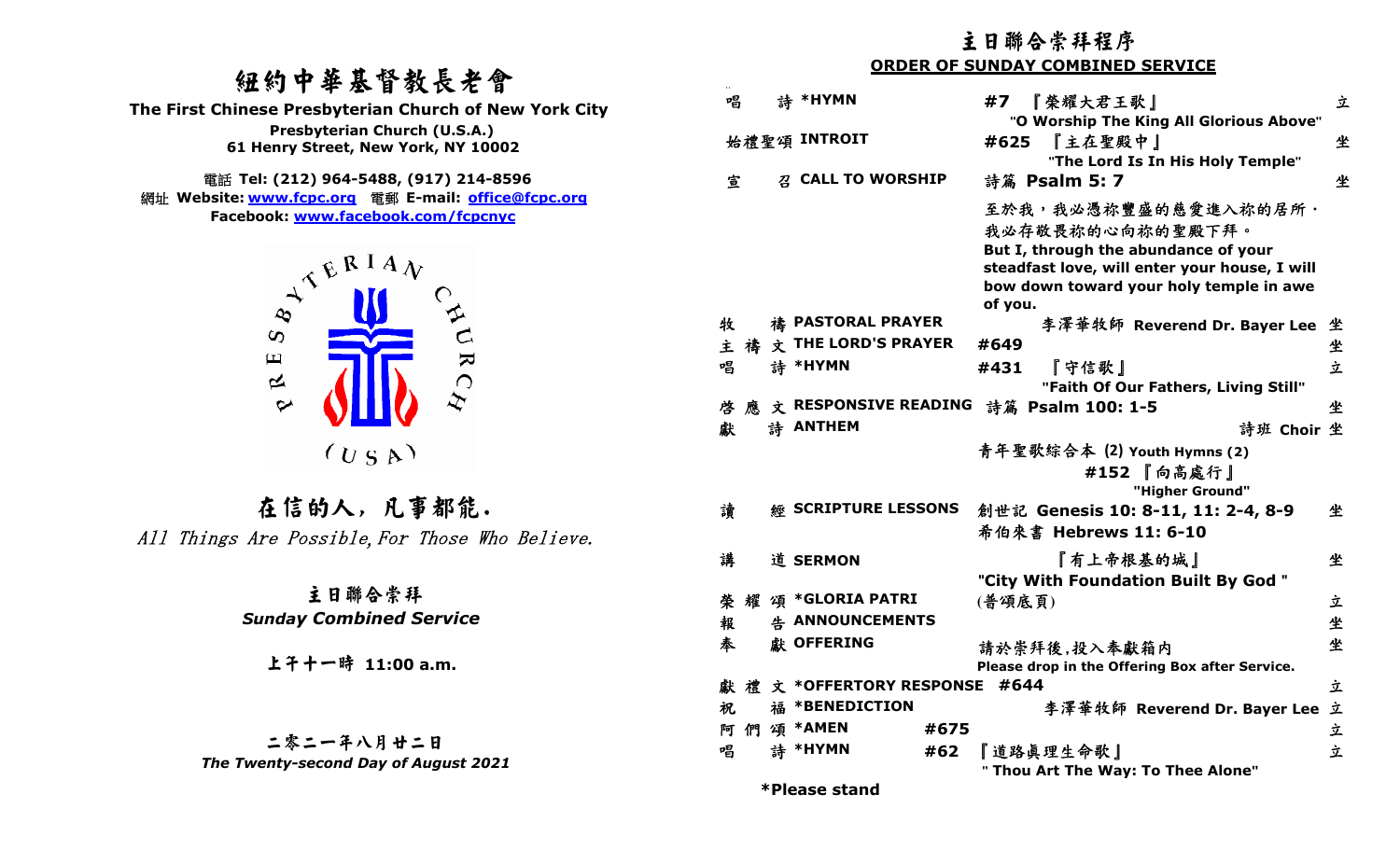# 啟應文: 詩篇**<sup>100</sup>**篇**1-5**節

- 主席啓: 普天下當向耶和華歡呼!
- 會眾應: 你們當樂意侍奉耶和華,當來向祂歌唱!
- 啟: 你們當曉得耶和華是上帝.我們是祂造的,也是屬祂的;我們是 祂的民,也是祂草場的羊.
- 應: 當稱謝進入祂的門,當讚美進入祂的院;當感謝祂,稱頌祂的名.
	- 同讀: 因為耶和華本為善,祂的慈愛存到永遠,祂的信實直到萬代.

#### **Responsive Reading: Psalm 100: 1-5**

- 1 Shout for joy to the Lord, all the earth.
- 2 Worship the Lord with gladness; come before Him with joyful songs.
- 3 Know that the Lord is God. It is He who made us, and we are His; we are His people, the sheep of His pasture.
- 4 Enter His gates with thanksgiving and His courts with praise; give thanks to Him and praise His name.
- 5 For the Lord is good and His love endures forever; His faithfulness continues through all generations.

# 報告事項

- **1.**歡迎首次參加主日崇拜之新朋友,盼望你能繼續參加聚會,散會後請留下姓名, 通訊處及電話與司事,以便教會與你聯絡。
- **2.** 祈禱會: 逢禮拜四下午二時在本堂舉行,歡迎各兄姊屆時參加。
- **3.** 各兄姊於教會辦公時間內每日上午九時至下午五時可用本堂電話 **(212) 964-5488**或手提電話 **(917) 214-8596**聯絡各同工。
- **4.** 本堂已恢復各部各團契各委員會活動。
- **5.** 本堂在網址 **www.fcpc.org** 上載主日週刊,講道錄音,請瀏覽及收聽。

# 致謝 **Thank You**

Dear FCPC Family,

There are not enough words to fully express our heartfelt thanks for the sympathy, generosity, love and support you have extended to our family during this difficult time of loss. We praise God for blessing us with a loving husband and father. Our comfort is found in knowing that he is reunited with family and friends. Thank you so much for your flower offerings and generous donations towards FCPC in memory of Jimmy.

-The Cheung Family

### 親愛的紐約中華基督教長老會全體會眾:

### 我們未能用言語來充分表達衷心感謝你們在這個失去親人的困難時期,給予我們 家人的慰問、慷慨、愛和支持。 我們讚美神, 祂祝福我們, 賜給我們一個慈愛的 」 丈夫和父親。得知他與家人和朋友們團聚, 我們感到欣慰。非常感謝你們為紀念 謝銓長老向教會獻花和慷慨奉獻。

### -謝銓夫人合家

**\*\*\*\*\*\*\*\*\*\*\*\*\*\*\*\*\*\*\*\*\*\*\*\*\*\*\*\*\*\*\*\*\*\*\*\*\*\*\*\*\*\*\*\*\*\*\*\*\*\*\*\*\*\*\*\*\*\*\*\*\*\*\*\*\*\*\*\*\*\*\*\*\*\*** 

# 致謝 **Thank You**

 胡關琴英執事於 **<sup>2021</sup>** 年**8**月**9**日安息主懷。安息禮拜已於**8**月 **<sup>14</sup>** 日在本會 聖堂舉行。

 主內弟兄姊妹惠賜賻儀, 並親臨追悼, 代禱, 幫助, 支持, 胡氏家人衷心感謝。 Our beloved Sister, Deacon Joyce Wu went to be with the Lord on August 9, 2021. The Funeral Service was held on August 14, 2021 at The First Chinese Presbyterian Church. The Wu Family expresses their sincere thanks to our Brothers and Sisters in Christ for your gifts and donations, and your presence and support.